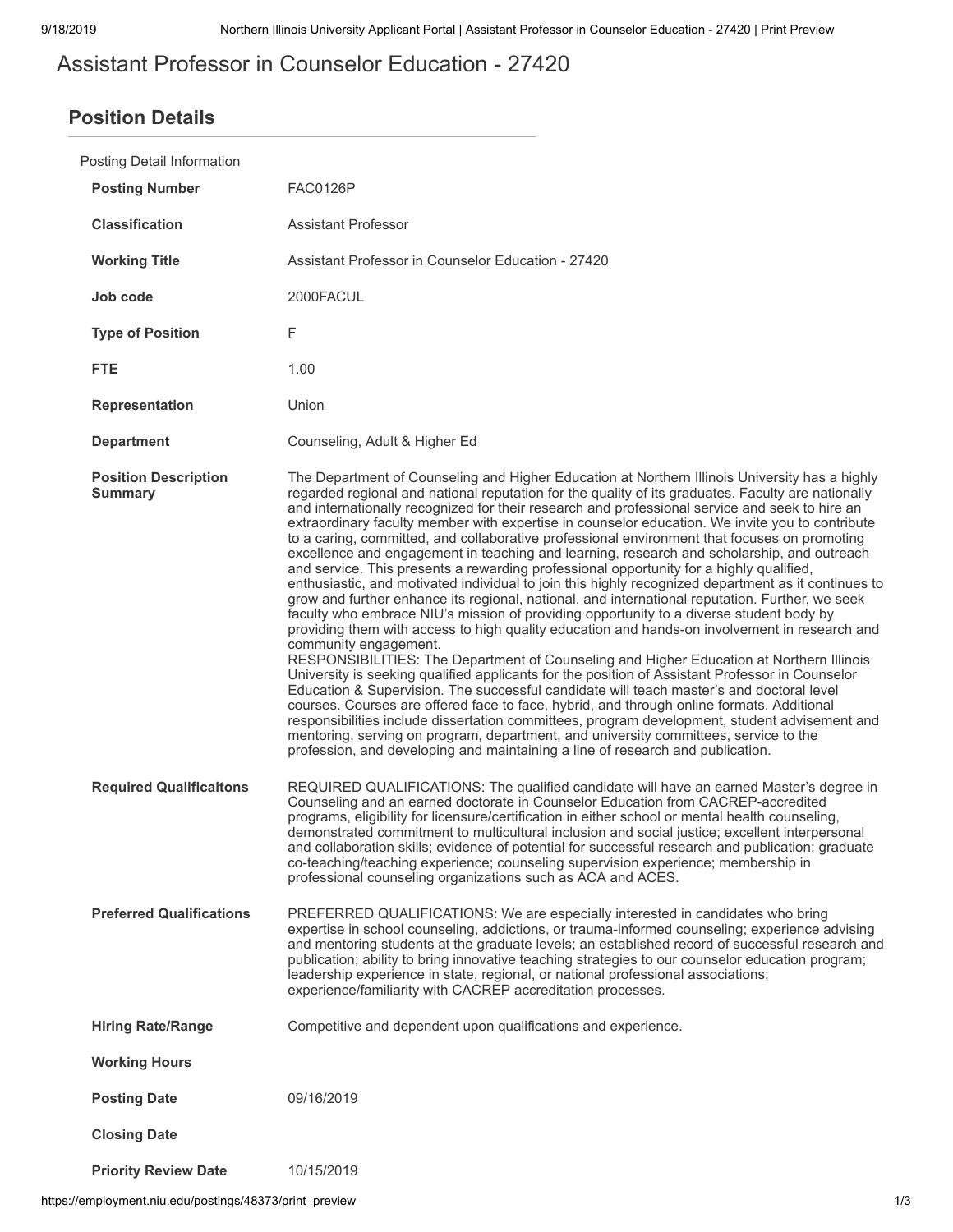| <b>Open Until Filled?</b>                           | Yes                                                                                                                                                                                                                                                                                                                                                                                                                                                                                                                                                                                                                                                                                                                                                                                                                                                                                                       |
|-----------------------------------------------------|-----------------------------------------------------------------------------------------------------------------------------------------------------------------------------------------------------------------------------------------------------------------------------------------------------------------------------------------------------------------------------------------------------------------------------------------------------------------------------------------------------------------------------------------------------------------------------------------------------------------------------------------------------------------------------------------------------------------------------------------------------------------------------------------------------------------------------------------------------------------------------------------------------------|
| <b>Special Instructions to</b><br><b>Applicants</b> | APPLICATION INFORMATION: Submit a letter of application which includes a statement of<br>teaching philosophy and research interests tailored to the position; curriculum vita; the names<br>and contact information of four professional references; and transcripts (unofficial copies are<br>acceptable for initial review of application; official copies required to confirm appointment)<br>through the NIU Human Resource Services' online job application system (see<br>http://employment.niu.edu/postings/48368). For additional information, see<br>http://www.cedu.niu.edu/cahe or contact search chair Melissa Fickling (mfickling@niu.edu;<br>815.753.9304). Review of complete applications will begin October 15, 2019; however,<br>applications will be accepted until the position is filled. Appointment is subject to a satisfactory<br>criminal background check. AA/EEO Institution. |
| <b>Link to Department</b><br>Homepage               | http://www.cedu.niu.edu/cahe/                                                                                                                                                                                                                                                                                                                                                                                                                                                                                                                                                                                                                                                                                                                                                                                                                                                                             |
| <b>Physical Demands</b>                             | Sitting and standing                                                                                                                                                                                                                                                                                                                                                                                                                                                                                                                                                                                                                                                                                                                                                                                                                                                                                      |
| <b>Background Check</b><br><b>Required</b>          | Yes                                                                                                                                                                                                                                                                                                                                                                                                                                                                                                                                                                                                                                                                                                                                                                                                                                                                                                       |
| <b>EEO Statement</b>                                | In accordance with applicable statutes and regulations, NIU is an equal opportunity employer<br>and does not discriminate on the basis of race, color, national origin, ancestry, sex, religion, age,<br>physical and mental disability, marital status, veteran status, sexual orientation, gender identity,<br>gender expression, political affiliation, or any other factor unrelated to professional qualifications,<br>and will comply with all applicable federal and state statutes, regulations and orders pertaining<br>to nondiscrimination, equal opportunity and affirmative action.<br>The following person has been designated to handle inquiries regarding the non-discrimination<br>policies:<br>Ethics and Compliance Officer, Title IX Coordinator<br>Health Services 230<br>TitleIXCoordinator@niu.edu<br>815-753-5560                                                                |
| <b>Visa Policy</b>                                  | In compliance with federal law, all persons hired will be required to verify identity and eligibility to<br>work in the United States and to complete the required employment eligibility verification<br>document form upon hire.                                                                                                                                                                                                                                                                                                                                                                                                                                                                                                                                                                                                                                                                        |
| <b>ADA Accommodation</b>                            | NIU remains committed to ensuring that its recruitment and application procedures include full<br>opportunities for applicants with disabilities. Employment opportunities will not be denied to<br>anyone because of the need to make accommodations for a person's disability during either the<br>application or interview process. An applicant who believes they require an accommodation to<br>participate in the employment process due to a disability may request that accommodation<br>through the Accommodation Request Form. This form can be obtained by contacting the Office<br>of Academic Diversity, Equity and Inclusion (ADEI) at 815-753-8399.                                                                                                                                                                                                                                        |
| <b>Clery Act Information</b>                        | NIU provides information regarding campus security, personal and fire safety, including topics<br>such as: crime prevention, emergency response procedures and crime reporting policies, in<br>addition to crime and fire statistics for the most recent three calendar years. The Annual Security<br>Report containing security and safety information is available at www.safety.niu.edu/clery or by<br>contacting the University Police Department and Public Safety Department at 815-753-9628 to<br>receive a hard copy. The Annual Fire Safety Report is available at<br>www.niu.edu/clery/fire report.pdf or by contacting the Environmental Health and Safety<br>Department at 815-753-0404 to receive a hard copy.                                                                                                                                                                               |
| <b>Quick Link</b>                                   | http://employment.niu.edu/postings/48368                                                                                                                                                                                                                                                                                                                                                                                                                                                                                                                                                                                                                                                                                                                                                                                                                                                                  |

## **Supplemental Questions**

Required fields are indicated with an asterisk (\*).

- 1. How did you hear about this vacancy?
	- Public Job Posting
	- Internal Job Posting
	- Agency Referral
	- Advertisement/Publication
	- Personal Referral
	- Website